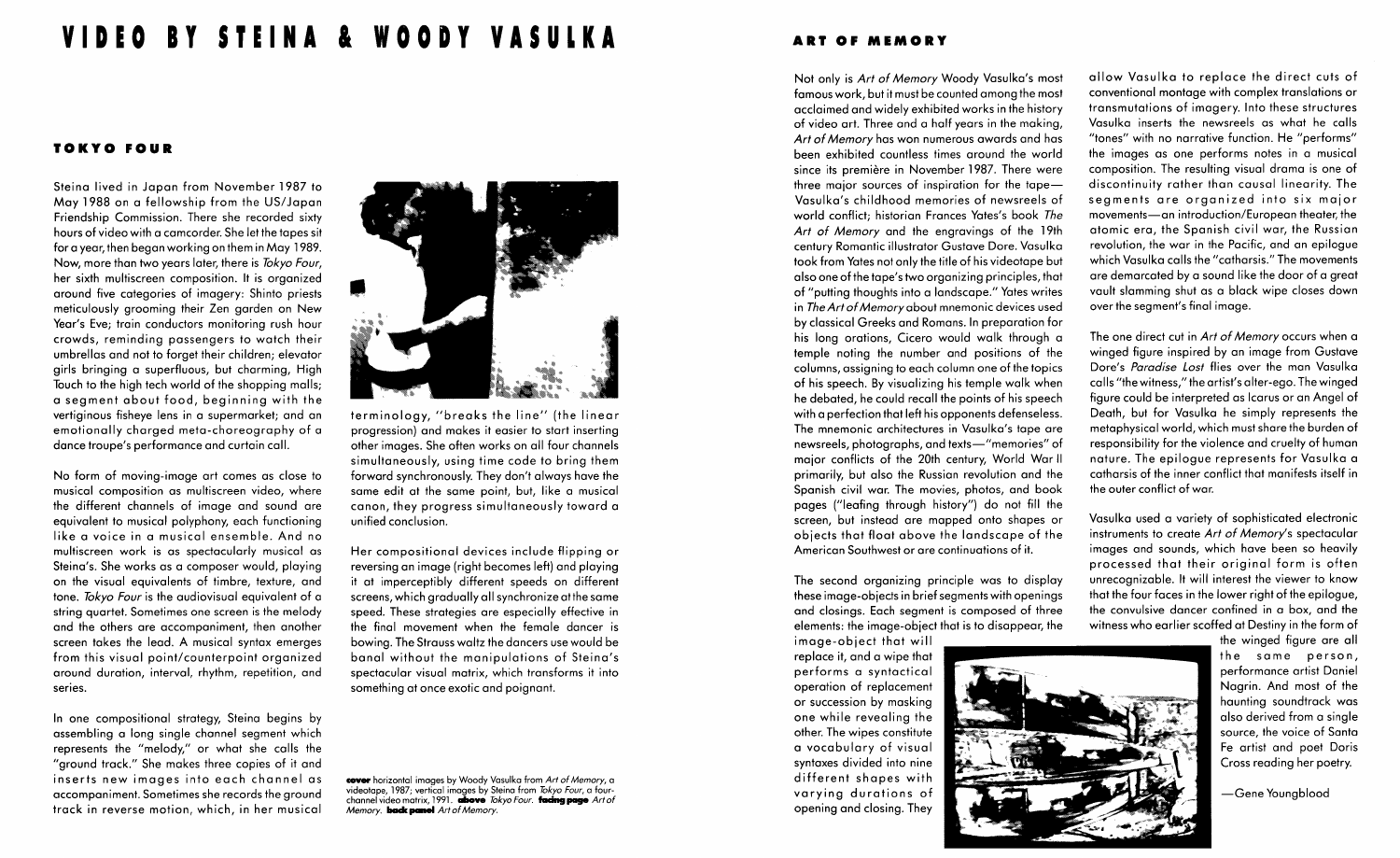







 $\mathbf{a}$ 

WOODY

STEINA

VASULKA